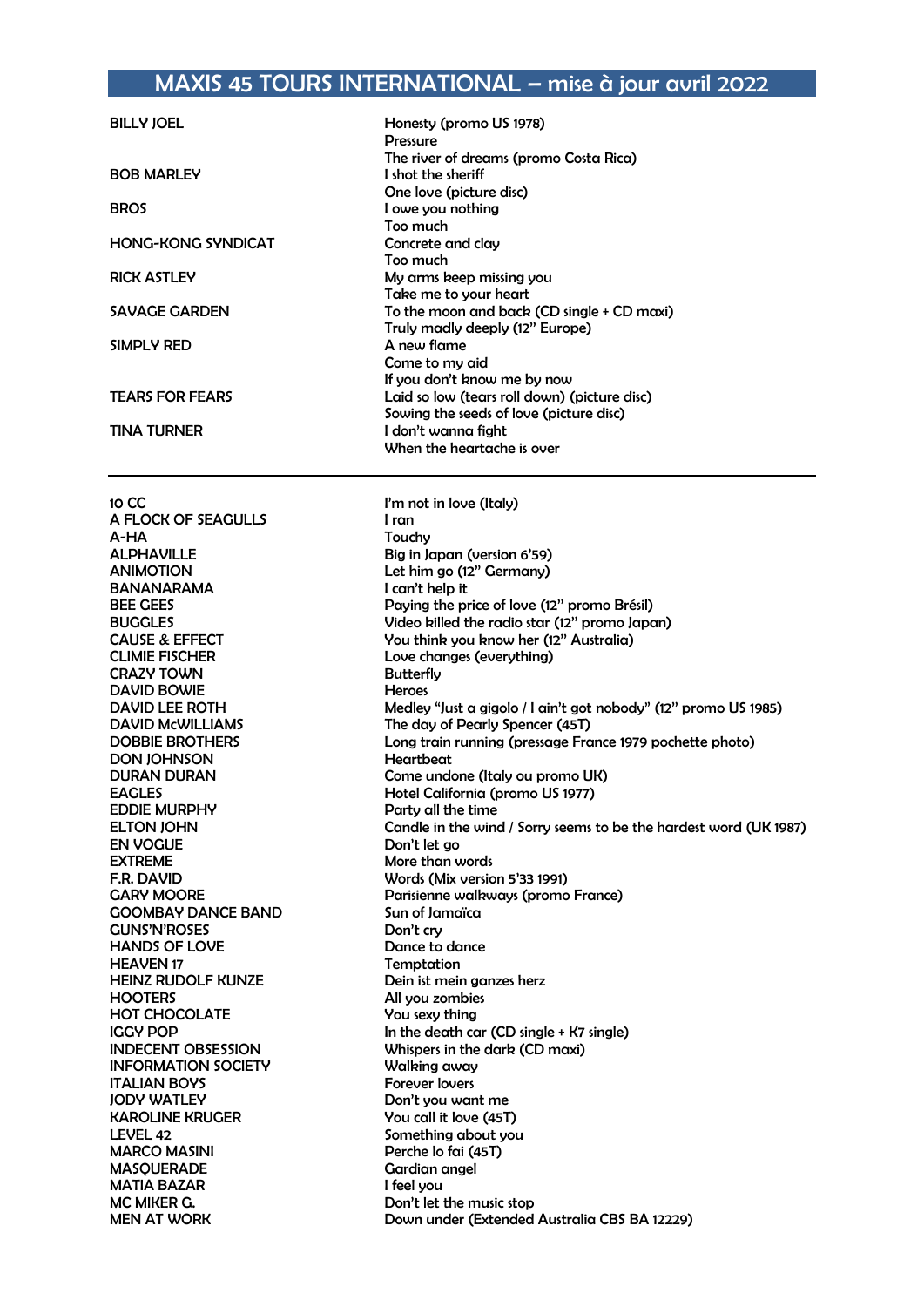METALLICA Nothing else matters NICK JOHN Lost in a dream PACO A la huella PAT BENATAR Heartbreaker PATTI AUSTIN & JAMES INGRAM Baby come to me PAUL McCARTNEY Hope of deliverance PAUL YOUNG **Everytime** you go away PH.D I won't let you down (version 5'17, promo ST-PR-41890-SP) On my way in L.A. R.E.M. Everybody hurts ROBIN BECK First time RODOLFO Y SU TIPICA La collegiala SABRINA The sexy girl mix for boys and hot girls SANDY MARTON People from Ibiza SIEDAH GARRETT DO YOU want it right now SKUNK ANANSIE Hedonism (just because you feel good) (CD maxi) SOUL ASYLUM Runaway train SPIN DOCTORS Two princes STARS ON 45 The star sisters STING feat. Cheb Mami Desert rose (Radio edit pressage Italy) T. REX Get it on  $(45T + 12"$  UK 1987) TALK TALK **TALK EXECUTE:** Living in another world TERENCE TRENT D'ARBY Wishing well THE HURRICANES Only one night THE STRANGLERS Golden brown (12" Allemagne) TORI AMOS Crucify (45T) TOTO **Hold the line** TOTO COTUGNO L'italiano 1990 (pressages allemande ou français) TRAKS Long train running ULTRAVOX Hymn UMBERTO TOZZI Tu (promo Italy) VILLAGE PEOPLE Sex over the phone (New Recorded Club version)<br>
Z.Z. TOP Rough boy

## 12'' + LP EN TRES BON ETAT

AVALANCHE / Johnny Johnny come home (les 2 pressages = pochette violette Germany + française VO) (12'') JIMMY CLIFF / Hot shot (12'') KIM WILDE / Can't get enough (of your love) (12'') PHIL COLLINS / Another day in Paradise (12'')

PHIL COLLINS vs. PHILIP BAILEY / Easy lover (pochette avec photo P. Bailey) (12'')

R.E.M. / Shiny happy people (12'')

SADE / Sweetest taboo (12'')

TEARS FOR FEARS / Woman in chains (non-mispress) (B2 beaucoup plus longue que B1) (12'')

THE B-52's / Love shack (12'')

UB40 / Kingston town (12'')

## 45T EN TRES BON ETAT

BANANARAMA / Shy boy (45T) BONNIE TYLER / It's a heartache (45T) DAVID BOWIE / Ashes to ashes (45T) EDDY GRANT / Can't get enough of you (45T) KIM WILDE / Can't get enough (of your love) (45T)